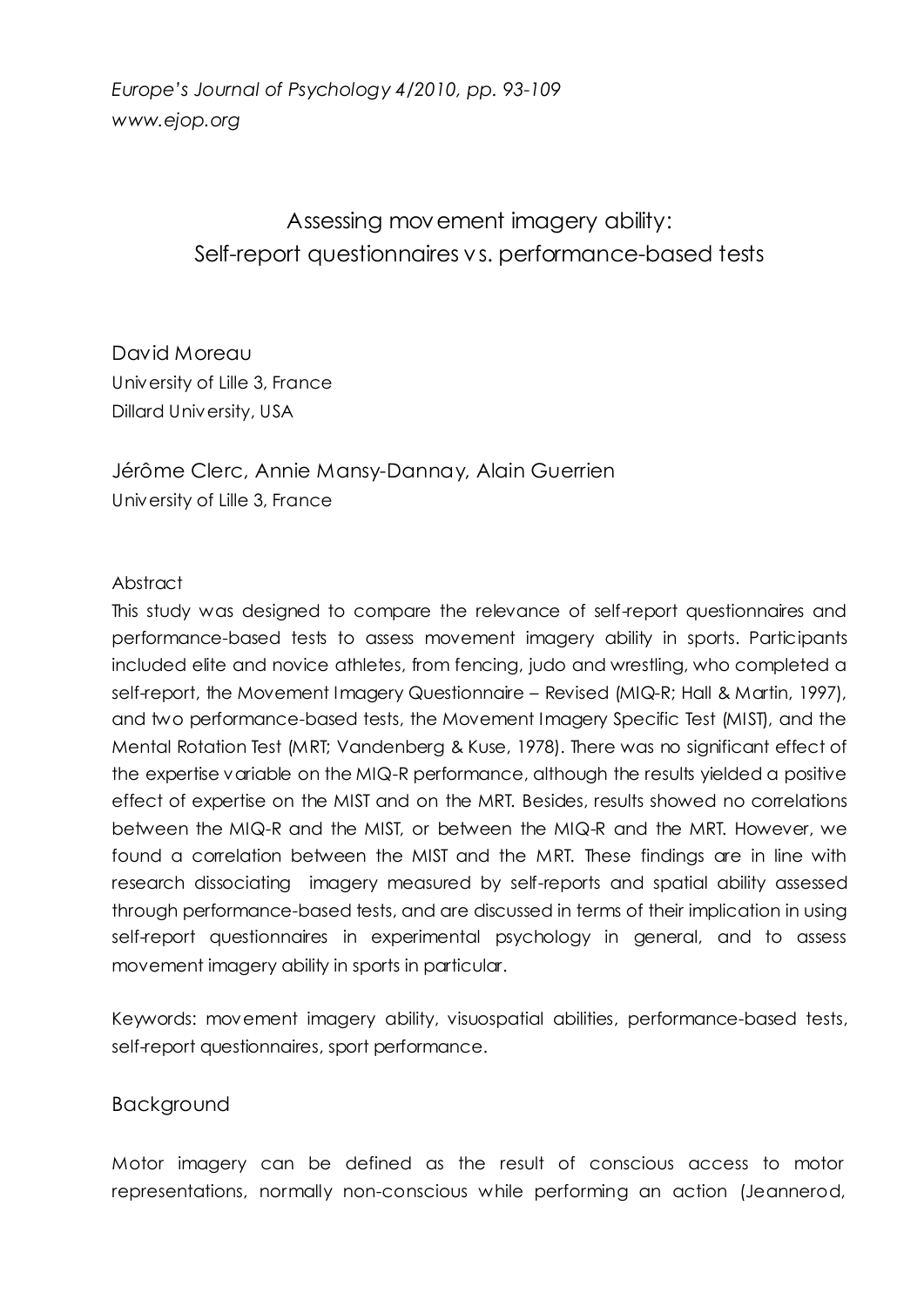1995). Thus, motor representations appear to be involved in different processes such as performing or visualizing an action, as well as watching one"s performance, planning or verbalizing an action, and even observing an object commonly associated with a particular action (see Decety, 2002, for a review; Jeannerod, 1994, 2001). Research on the relationship between motor imagery and sport performance has been rather extensive and productive over the last few decades. The review of these studies has shown an effective enhancement of performance with the use of multiple imagery techniques (Driskell, Copper, & Moran, 1994), consistent with research findings in a motor context (see Grèzes & Decety, 2001, for a review). Also, different perspectives (first or third person) and modalities (mainly visual or kinesthetic), which should not be confused (Morris, Spittle, & Watt, 2005), have been identified. Perspectives refer to whether imagery is experienced form inside or outside one"s body, whereas modalities refer to the perceptual experience. Although first-person perspective and kinesthetic imagery, on one hand, and thirdperson perspective and visual imagery, on the other, are commonly associated with one another; recent work showed that third person perspective seems to favor kinesthetic modality (Callow & Hardy, 2004).

Furthermore, it has been shown that motor imagery, regardless of perspective or modality, leads to better performance on various motor tasks, and that the combination of motor imagery and physical practice systematically shows an enhancement of motor performance, greater than or at least equal to physical practice alone (Feltz & Landers, 1983; Driskell, Copper, & Moran, 1994). Also, to optimize subsequent improvements, motor imagery characteristics should be close to those of physical execution (Roure et al., 1998).

Following these findings, cognitive psychology experiments and individual differences studies have found that imagery ability could influence motor performance (Yaguez et al., 1998), as well as motor accuracy (Lorey et al., 2010). In sports, research has shown that athletes could improve their imagery ability with an appropriate training focused on that particular purpose (Weinberg, 2008), suggesting that imagery ability, like spatial abilities (Lohman & Nichols, 1990; Leone, Taine, & Droulez, 1993), is partly genetically determined but also improvable with practice. Besides, recent studies have shown a relationship between motor practice and mental rotation processes (Jansen, Titze, & Heil, 2009), and between elite performance in sports and mental rotation ability (Moreau, Mansy-Dannay, Clerc, & Guerrien, submitted for publication), suggesting that motor practice and spatial abilities development are closely related.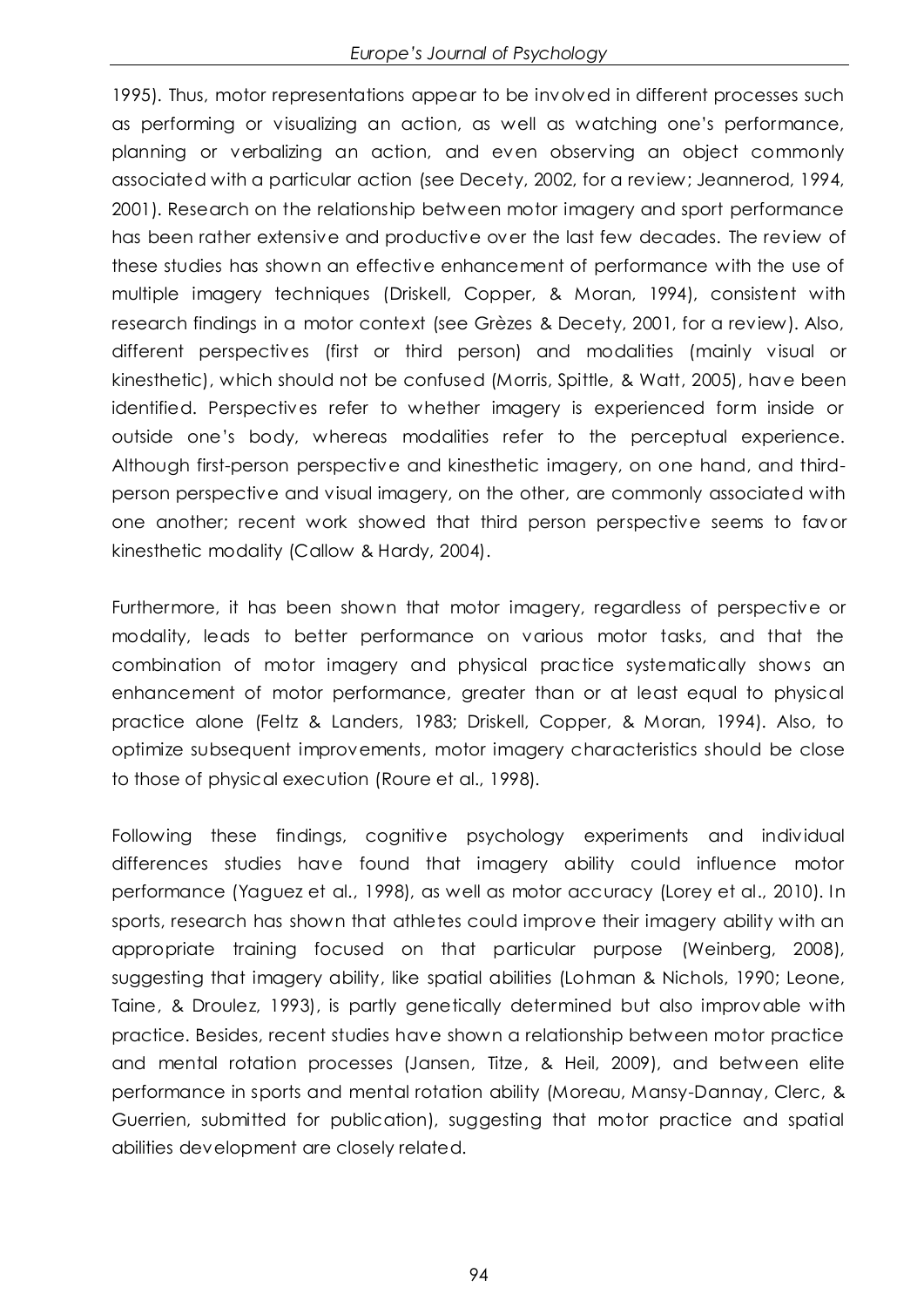Thereby, experimenters in cognitive psychology, as well as in sport psychology, have worked on developing suitable tools and tests to measure imagery ability related to movements. To that end, Isaac, Marks and Russell (1986) designed the Vividness of Movement Imagery Questionnaire (VMIQ). Thereafter, Hall and Pongrac (1983) built the Movement Imagery Questionnaire (MIQ) to assess visual and kinesthetic movement imagery ability. This test is actually a self-report with 18 moves to execute and then visualize. Subjects are asked to rate their own performance on the visualization task based upon their own opinion, on a seven-point rating scale, varying from "very easy to see/to feel" to "very hard to see/to feel". Validity and reliability of the MIQ have been confirmed by Hall, Pongrac and Buckolz (1985), and Atienza, Balaguer, and Garcia-Merita (1994). These authors found internal consistency coefficients of respectively .87 and .89 for the visual scale and .91 and .88 for the kinesthetic scale. Test-retest coefficients were identical in both studies (.83).

From the MIQ, Hall and Martin (1997) developed the Movement Imagery Questionnaire-Revised (MIQ-R), which is a shortened version including only eight items (four visual and four kinesthetic items) and suppressing difficult or redundant moves. The purpose was to reduce the testing time in order to favor larger studies. They found a significant correlation between both tests and concluded that the MIQ-R is a relevant version of the MIQ (Hall & Martin, 1997). Consequently, this test has been used by many experimenters and coaches in the sport field. Furthermore, studies showed that subjects with a good imagery ability assessed by self-reports learn new moves faster than subjects with low imagery ability (Goss, Hall, Buckolz, & Fishburne, 1986), and that they are more accurate while executing precise moves (Hall, Buckolz, & Fishburne, 1989), emphasizing the importance of assessing imagery ability among athletes, for instance.

However, this kind of test relies completely on participants' objectivity and selfperception of their own performance. In fact, the introspective nature of this test raises two experimental problems. Firstly, participants might not be willing to divulgate information about their imagery processes, purposely or because it would not meet the researcher"s expectations. This can be conscious or non-conscious. This is obviously common to all self-report assessments, but it has to be taken into consideration when interpreting results. Secondly, and although participants might try to take the test as honestly as they can, there is still a part of mental imagery ability processes being possibly non-conscious (Morris, Spittle, & Watt, 2005), and thus difficult if not impossible to access through self-perception.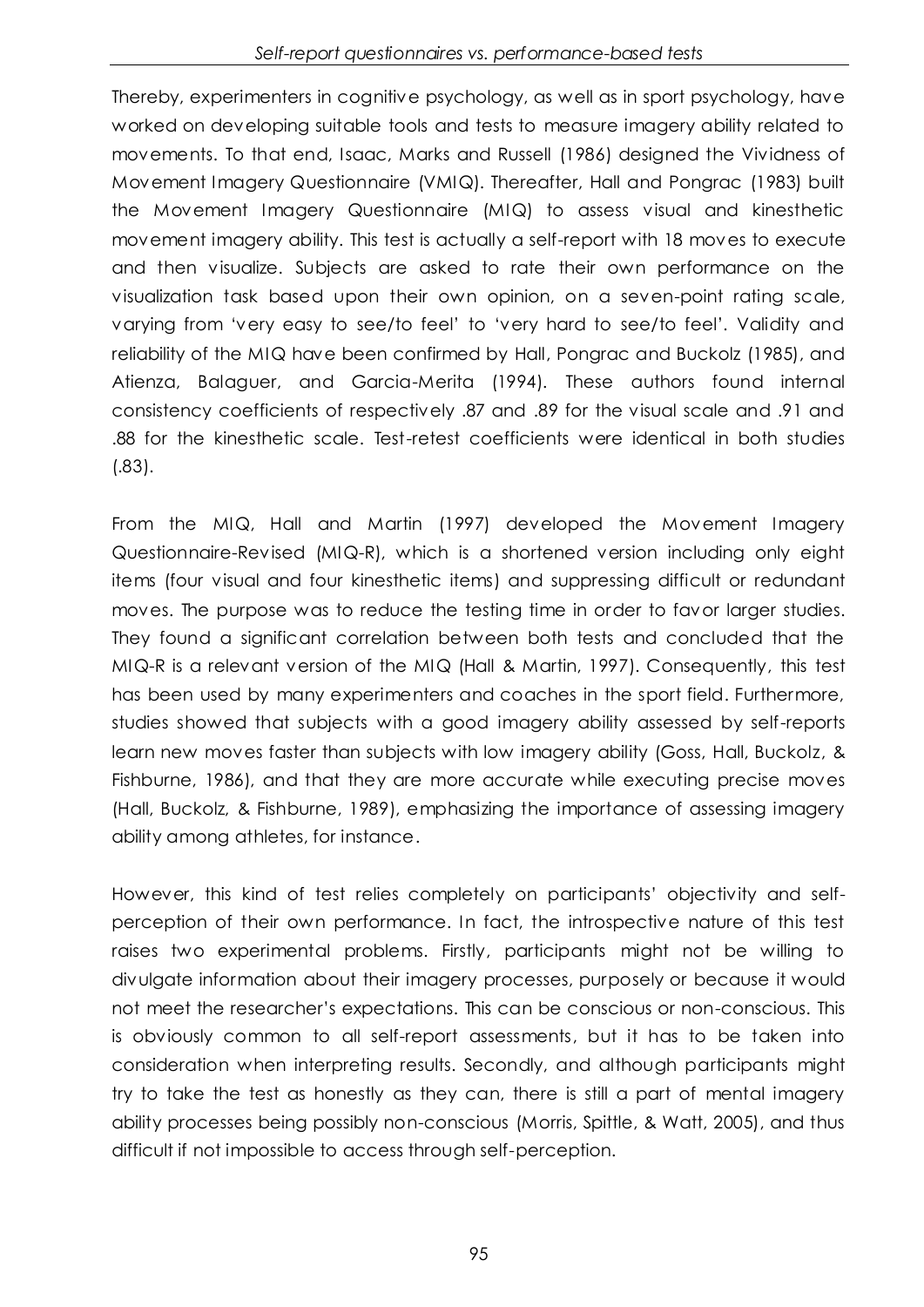Moreover, performance-based tests have been popularly used in experimental psychology to measure spatial abilities. In fact, mental imagery and spatial abilities have been assessed through parallel, yet distinguished ways. Thus, research on mental imagery traditionally used questionnaire and vividness scales, whereas experimental designs assessing individual differences in spatial ability focused on performance-based tests (Hegarty & Waller, 2005). Factorial studies constantly show no correlation between the former and the latter (Richardson, 1977, 1983; Kosslyn, Brunn, Cave, & Wallach, 1984; Poltrock & Agnoli, 1986). However, recent study by Burton and Fogarty (2003), has found that the relationship between self-report measurements and spatial tests is stimuli-dependent. Thus, they reported a relationship between these two types of measures when the items to imagine are similar to those involved in spatial ability tasks. These results are consistent with Dean and Morris findings (1991) showing that imagery questionnaires based on geometric figures are more likely than traditional self-reports to yield correlations with spatial tasks that contains the same kind of shapes. In fact, traditional self-report questionnaires seem to tap into different processes, fav oring the recall of familiar objects or scenes previously stored into long-term memory.

# Research question

The aim of the present study is to determine the relevance of self-report questionnaires and performance-based tests for assessing movement imagery ability in sports. On a broader perspective, we will also discussed self-reports questionnaires" use in experimental psychology. To this purpose, we worked with athletes from three different sports, well-known for their important training focused on mental repetition: fencing, judo and wrestling. Athletes were either elite (at least ranked at the Olympics, World championship, and/or European championship) or novices (no significant result in competition). Indeed, elite athletes show outstanding motor processes and though working with them seemed quite relevant when assessing motor representations modalities. We compared results from three different tests: a self-report questionnaire, the MIQ-R, and two performance-based tests, the Movement Imagery Specific Test (MIST, Moreau, Mansy-Dannay, Clerc, & Guerrien, under review) and the Mental Rotation Test (MRT, Vandenberg & Kuse, 1978).

## Method

## **Participants**

Sixty participants (mean age = 22.8 years; range: 18-29) volunteered to take part in this study. Half of them were elite athletes, who had participated in an international

96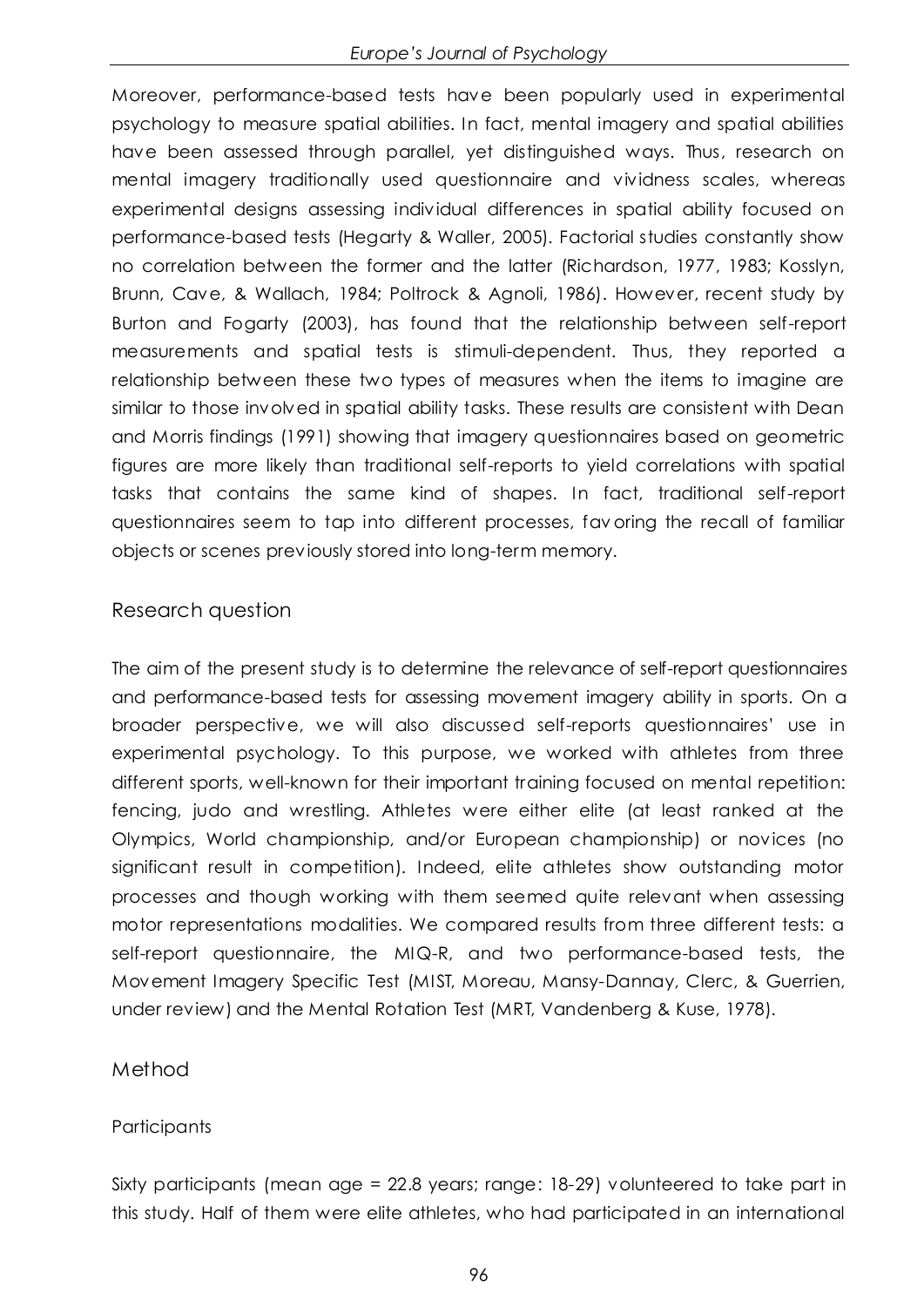championship. They were recruited in several federal sport institutions to which we were granted access. The remaining half was composed of novice athletes, who had practiced their sport for one year or less, and mostly had not participated in any competition. They were recruited in local affiliated clubs. There was no compensation of any kind for participating in the study. The distribution for each of the three sports was as follows: twenty athletes (five elite males, five elite females, five novice males, five novice females). Particular precautions were taken to have comparable mean ages between groups (elites mean age = 22.3 years, novices mean age = 23.3 years), since this factor can significantly affect imagery ability. In fact, spatial ability performance has been shown to increase until the age of 18 and drop down radically after 40 (Schroeder & Salthouse, 2004; Kirasic & Allen, 1985). Besides age, we ensured that athletes were not involved in particular activities related to higher spatial abilities, such as particular jobs (see Halpern & Collaer, 2005; and Hegarty & Waller, 2005, for reviews), or videogames playing (Boot, Kramer, Simons, Fabiani, & Gratton, 2008); and that novice athletes were not elites in any other sport. All athletes were native French speakers.

All participants were tested in accordance with local laws and regulations, as well as with American Psychological Association standards of ethics. To ensure confidentiality, subjects were informed that all data set that could identify them would be replaced by participants' codes.

## Materials and procedure

We used the French version of the original MIQ-R (Lorant & Nicolas, 2004), the MIST and the MRT to assess imagery ability. These three tasks, as well as their specific testing and scoring procedures, are detailed below:

## *Movement Imagery Questionnaire-Revised* (MIQ-R, Hall & Martin, 1997)

We used the French version of the MIQ-R, relevant translation of the eight items questionnaire and its directions, which has been found to be both valid and reliable (Lorant & Nicolas, 2004). There was no time constraint for this test. Participants were aware that they could take as long as they needed in order to complete the questionnaire. We asked them to execute a movement, and then imagine it either visually ("attempt to see yourself making the movement just performed...") or kinesthetically ("attempt to feel yourself making the movement just performed…"). They were asked to rate the quality of the imagined movements on a seven-point scale varying from "very hard to see/to feel" (one) to "very easy to see/to feel" (seven). We obtained a total score by summing all their responses. Therefore, the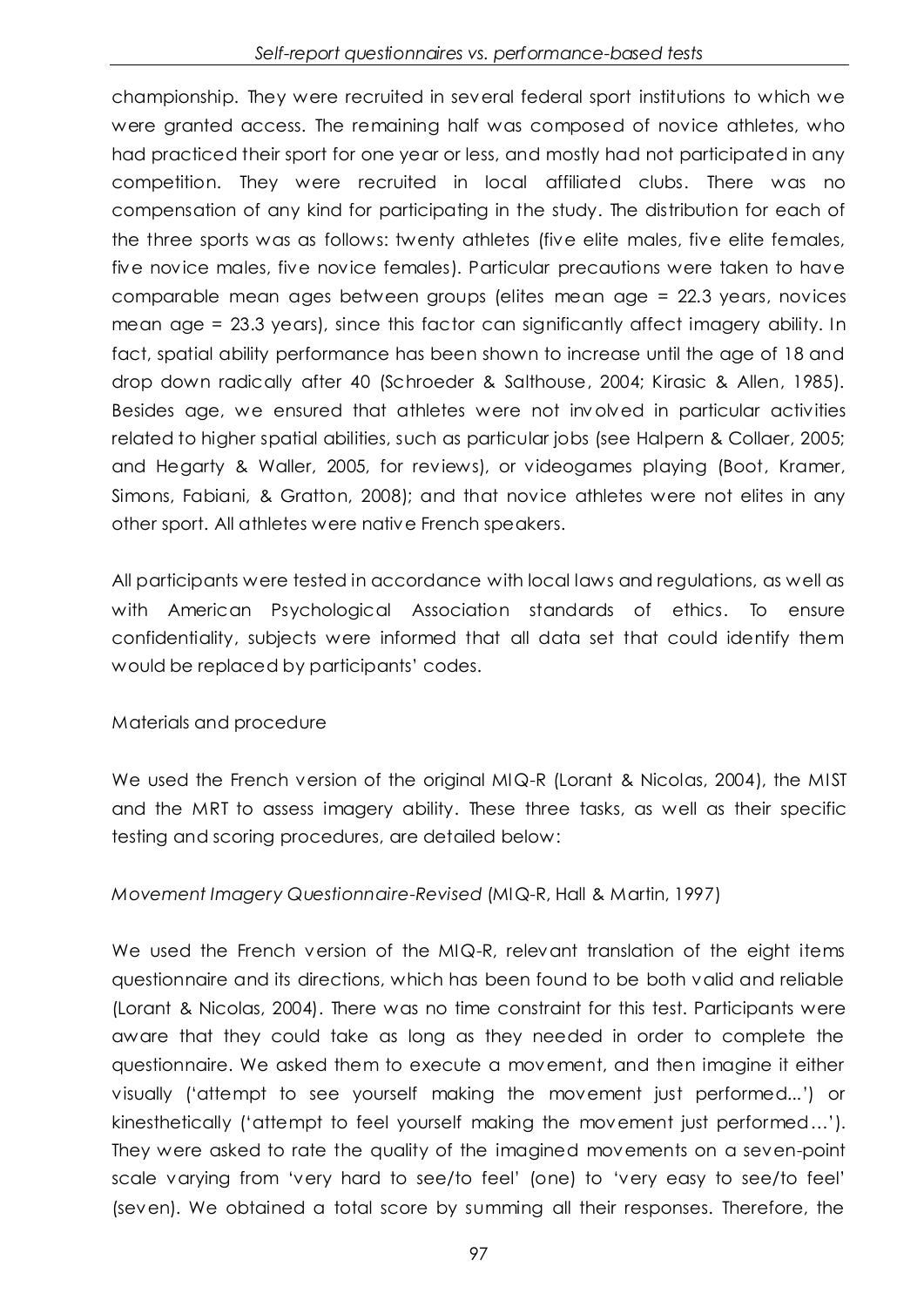maximum score was 56. However, and for further analysis, we also differentiated visual and kinesthetic scores, by summing the respective visual or kinesthetic items. Consequently, visual and kinesthetic could range from 4 to 28.

*Movement Imagery Specific Test* (MIST, Moreau, Mansy-Dannay, Clerc, & Guerrien, under review)

Three different versions of the MIST exist, presenting different items depending on the sport speciality (fencing, judo or wrestling). Each test is based on twenty verbal items, each describing an original situation, and involving production, transformation and retention of spatial patterns specific to each sport. From that situation, a particular answer is expected (see table 1). There never is more than one correct answer per item. We ensured that the situations described were highly meaningful for all athletes, including novices. Thus, we wanted to avoid yielding any differences between elites and novices based on their understanding of the task. Although cognitive efforts required to solve each problem can be challenging, these items are fairly easy to picture for the purpose of selecting the best and quickest answers. We considered this factor prior to the experiment by working on different versions of the test with competent national coaches from the three sports concerned. Therefore, the stimuli are not visual but verbal, because we wanted to avoid any mistakes arising by using visual indefinite pictures to represent athletes in action. Having sentences with an international and well-known terminology commonly used by athletes during their acquisition and learning processes avoids any unsettling confusion. No particular instruction was provided concerning the perspective (first or third person) and the modality (visual or kinesthetic) to be used by the participants. Furthermore, we tried to optimize the time constraint. For that purpose, we first tested some participants who were not involved in the experiment (pilot study), in order to specify the length of the test. Regarding this pilot study, we decided to give three minutes to solve this twenty-item task. We scored the test giving one point for each correct answer and zero point when the answer was blank or wrong. Consequently, the maximum possible score was 20. The MIST has been standardized, and its validity and reliability have been confirmed in a previous study (Moreau, Mansy-Dannay, Clerc, & Guerrien, under review).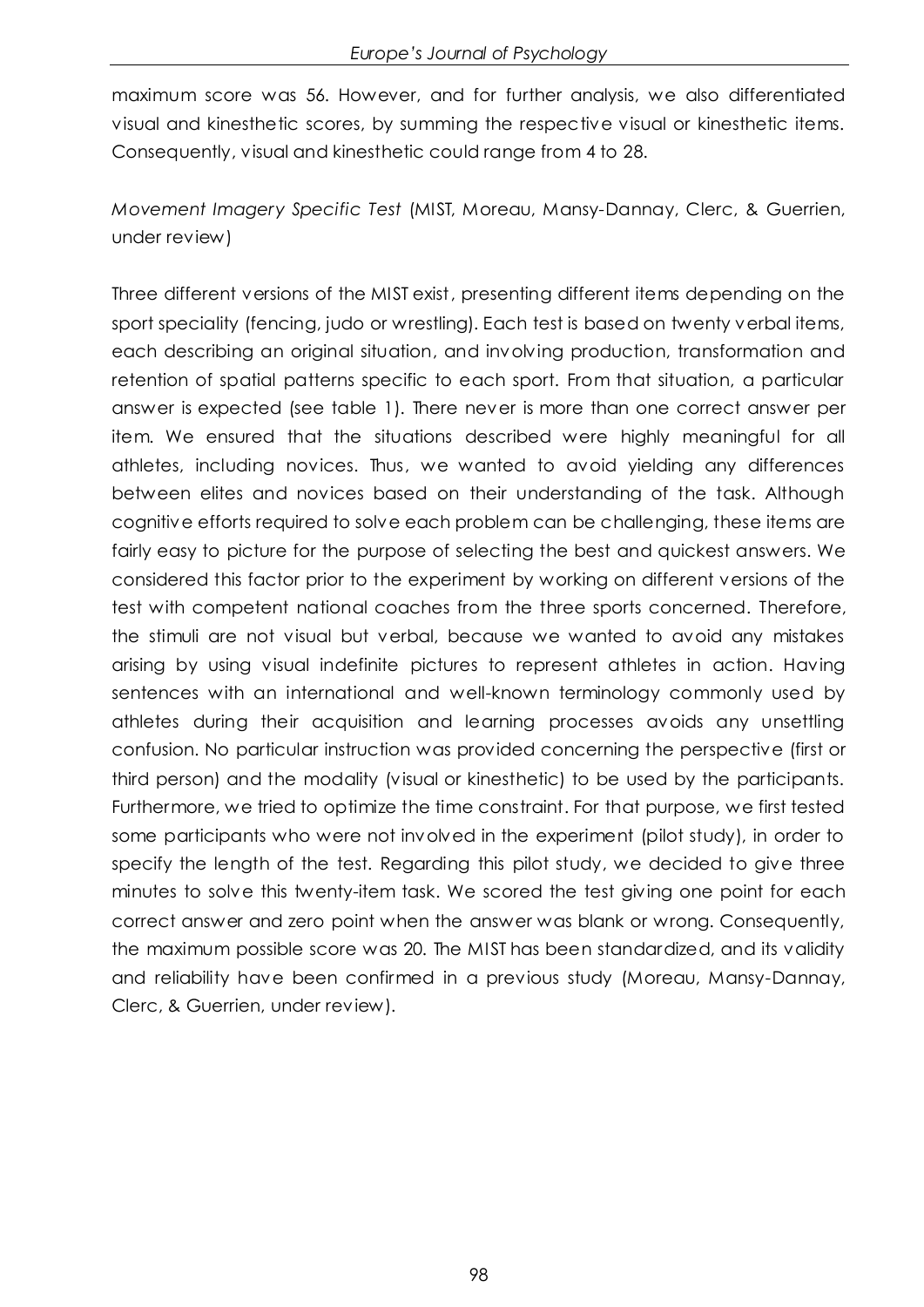Table 1: Examples of items for each version of the MIST.

#### **MIST Fencing**

Starting from an engagement in sixte with my opponent whose left hand is armed. If I am performing a lunge, am I in his/her parry of quarte or sixte?

- □ Quarte
- □ Sixte

#### **MIST Judo**

I am performing *juji-gatame* on my opponent"s right arm. Which of my legs is holding his head down?

- □ Right
- □ Left

#### **MIST Wrestling**

I am performing an *ankle lace* to my opponent"s left. Which of his ankles is on the top of the other?

□ Right

□ Left

*Mental Rotation Test* (MRT, Vandenberg & Kuse, 1978)

We used a printed version of the MRT, including two sets of ten problems each, based on Shepard and Metzler (1971) stimuli (two different versions of this test exist in the literature, one with 20 and the other with 24 items). We limited the testing time to three minutes for each set of 10 problems, separated by a five-minute break. According to Albaret and Aubert (1996), we gave two points for two right answers, one point if the athlete answered just half of the item and the answer was correct, and zero point if there was one or two mistake(s).We chose not to collect reaction times, since this variable was not relevant for comparison between different tasks and designs.

Participants performed each task in a quiet room and were given detailed and standardized instructions about the three tests prior to each session. They took the Mental Rotation Test first, in order to avoid inducing embodied solving strategies by contamination from any of the two other tests. Indeed, research has shown that when instructions emphasize on endogenous motor strategies for solving mental rotation involving geometric shapes, premotor and motor cortex activation was found, but not when participants were asked to use exogenous strategies (Kosslyn,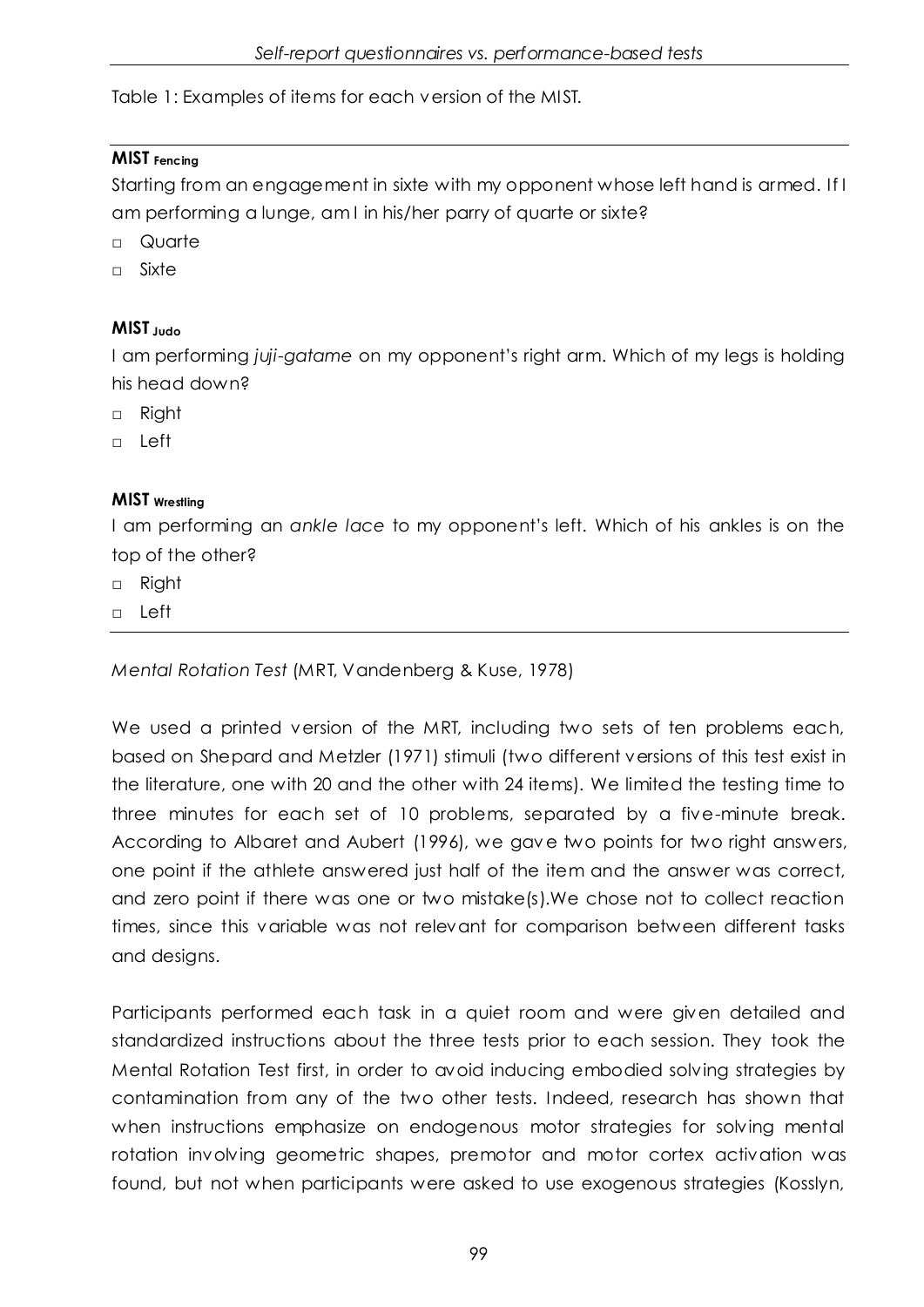Thompson, Wraga, & Alpert, 2001). Thus, using body-related items might result in motor cortex activation in a subsequent mental rotation object-based task (Wraga, Thompson, Alpert, & Kosslyn, 2003).

# Results

We used different statistical tools in order to yield relevant features of the MIQ-R, the MIST and the MRT. We present descriptive statistics, analyses of variance, and finally correlation and regression analyses in this section.

# Descriptive Statistics

Descriptive statistics are displayed in table 2. Elite athletes performed better than novices regardless of the task. This is especially visible by comparing performances in the MRT and the MIST. High standard deviations in MRT scores for elites and for the whole sample are due to gender differences.

| Level       |       |           |               |           |      |           |  |  |  |
|-------------|-------|-----------|---------------|-----------|------|-----------|--|--|--|
|             | Elite |           | <b>Novice</b> |           | All  |           |  |  |  |
| Task        | Mean  | <b>SD</b> | Mean          | <b>SD</b> | Mean | <b>SD</b> |  |  |  |
|             |       |           |               |           |      |           |  |  |  |
| MRT         | 23.7  | 8.97      | 11.7          | 3.44      | 17.5 | 8.94      |  |  |  |
| <b>MIST</b> | 16.2  | 2.99      | 7.0           | 1.83      | 11.6 | 5.25      |  |  |  |
| MIQ-R       | 50.3  | 3.68      | 42.4          | 6.67      | 46.4 | 6.65      |  |  |  |

Table 2: Summary of descriptive statistics for elite and novice groups and for the whole sample

A better perspective on MRT, MIST and MIQ-R performances, for each group (elite males, elite females, novice males, novice females), can be inferred from figure 1.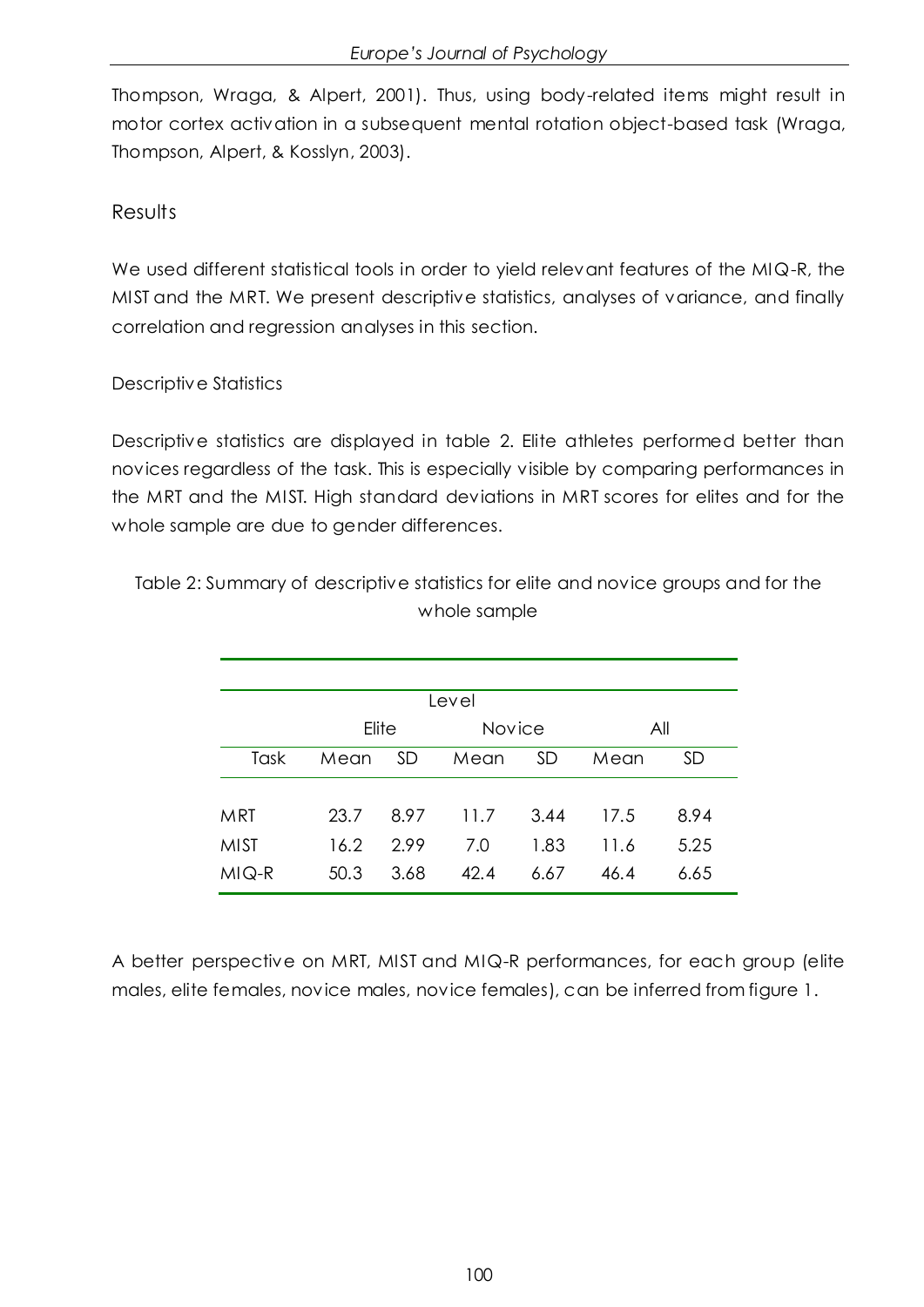*Self-report questionnaires vs. performance-based tests*



Figure 1: MRT, MIST and MIQ-R performances depending on expertise and gender variables.

#### Analyses of variance

We specified previous findings by conducting an ANOVA for each test. Prior to these statistical analyses, assumptions on normality and on the homogeneity of variances were verified for each sample (Kolmogorov -Smirnov and Levene"s tests being nonsignificant, in all cases).

*MIQ-R.* The interaction between expertise and gender variables did not reach significance value (*F*(1,48)=.24, *p*=.62). These results contrast with MIST and MRT data presented below.

*MIST.* Elite athletes scored better than novices regardless of gender (*F*(1,48)=309,03, *p*<.001, *<sup>2</sup>*=0,87). The difference males–females was significant (*F*(1,48)=19,88, *p*<.001,  $\eta^2$ =0,29), although it is important to consider the difference between elites and novices as well, since the level by gender interaction was significant (*F*(1,48)=9,35, *p*<.05,  $\eta^2$ =0,16). Thus, elite males (*M*=18.2; *SD*=1.70) performed constantly higher than elite females (*M*=14.3; *SD*=2.71), regardless of sport (Tukey"s test significant, *p*<.001).

*MRT.* The MRT showed similar results. The ANOVA yielded a main effect of expertise (*F*(1,48)=134.54, *p*<.001, *<sup>2</sup>*=0.74), and a main effect of gender (*F*(1,48)=77.71, *p*<.001,  $\eta^2$ =0.62). Besides, the interaction between expertise and gender revealed a stronger effect of expertise for males than females  $(F(1,48)=49.36, p<.001, \eta^2=0.51)$ .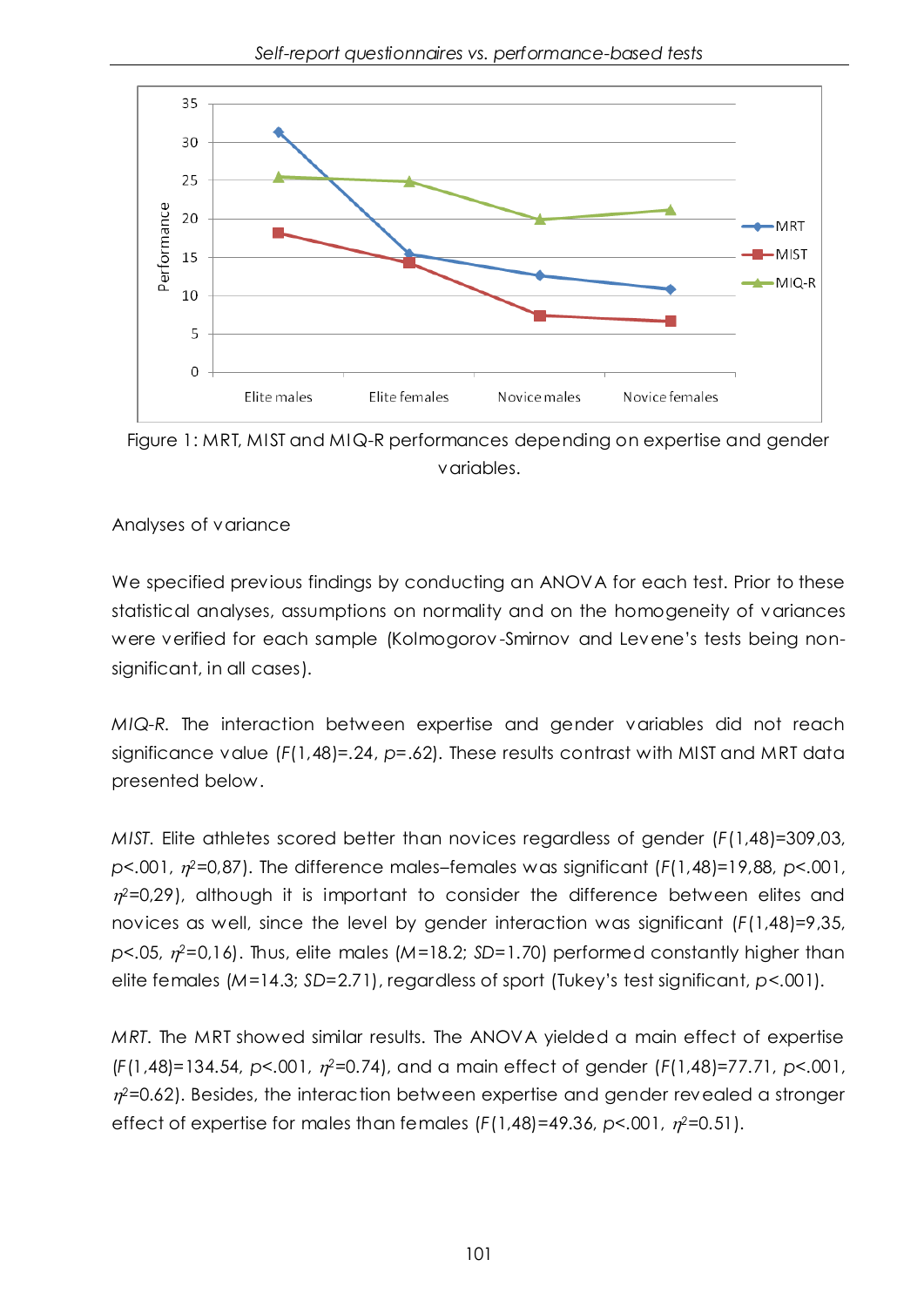Correlation matrices and regression analyses

We conducted correlation and regression analyses in order to specify the relation between the three tests considered.

Correlation matrices on the elite group showed non-significant values of *r* for MIQ-R and MRT variables (*r*(30) = .13, n.s.) and for MIQ-R and MIST variables (*r*(30) = .050, n.s.). When we separated the visual and the kinesthetic components, we still obtained non-significant *r* values (*r*(30) *=* .12, n.s., for MIQ-R Visual/MRT; *r*(30) = -.005, n.s., for MIQ-R Visual/MIST; *r*(30) *=* .09, n.s., for MIQ-R Kinesthetic/MRT; and *r*(30) *=* .11, n.s., for MIQ-R Kinesthetic/MIST). However, the correlation between MRT and MIST was significant (*r*(30) *=* .79, *p* < .001).

Analyses performed on the novice group yielded similar results. Correlation matrices on this group showed non-significant values of *r* for MIQ-R and MRT variables (*r*(30) = - .11, n.s.) and for MIQ-R and MIST variables (*r*(30) = -.35, n.s.). Even when the visual and the kinesthetic components were processed separately, we noticed nonsignificant r values (*r*(30) = *-*.09, n.s., for MIQ-R Visual/MRT; *r*(30) = -.35, n.s., for MIQ-R Visual/MIST; *r*(30) = *-*.12, n.s., for MIQ-R Kinesthetic/MRT; and *r*(30) = *-*.29, n.s., for MIQ-R Kinesthetic/MIST). However, and as for the elite group, the correlation between MRT and MIST was significant (*r*(30) = .48, *p* < .001).

Results of the correlation analyses led us to perform multiple regression analyses on the data. A summary of regression analyses for variables predicting MIQ-R performance is displayed in table 3. Neither the MIST nor the MRT was a significant predictor of the MIQ-R performance, regardless of the subgroups considered. These results will be discussed in the next section.

| Variable       | β       | $SE$ $\beta$ | R <sup>2</sup> | F    | р   |
|----------------|---------|--------------|----------------|------|-----|
| <b>Elites</b>  |         |              |                |      |     |
| <b>MIST</b>    | .050    | .189         | .002           | .07  | .79 |
| MRT            | .129    | .187         | .017           | .47  | .49 |
| <b>Novices</b> |         |              |                |      |     |
| <b>MIST</b>    | $-.346$ | .177         | .120           | 3.81 | .06 |
| MRT            | $-112$  | .187         | .013           | .36  | .55 |

Table 3: Summary of regression analyses for variables predicting MIQ-R performance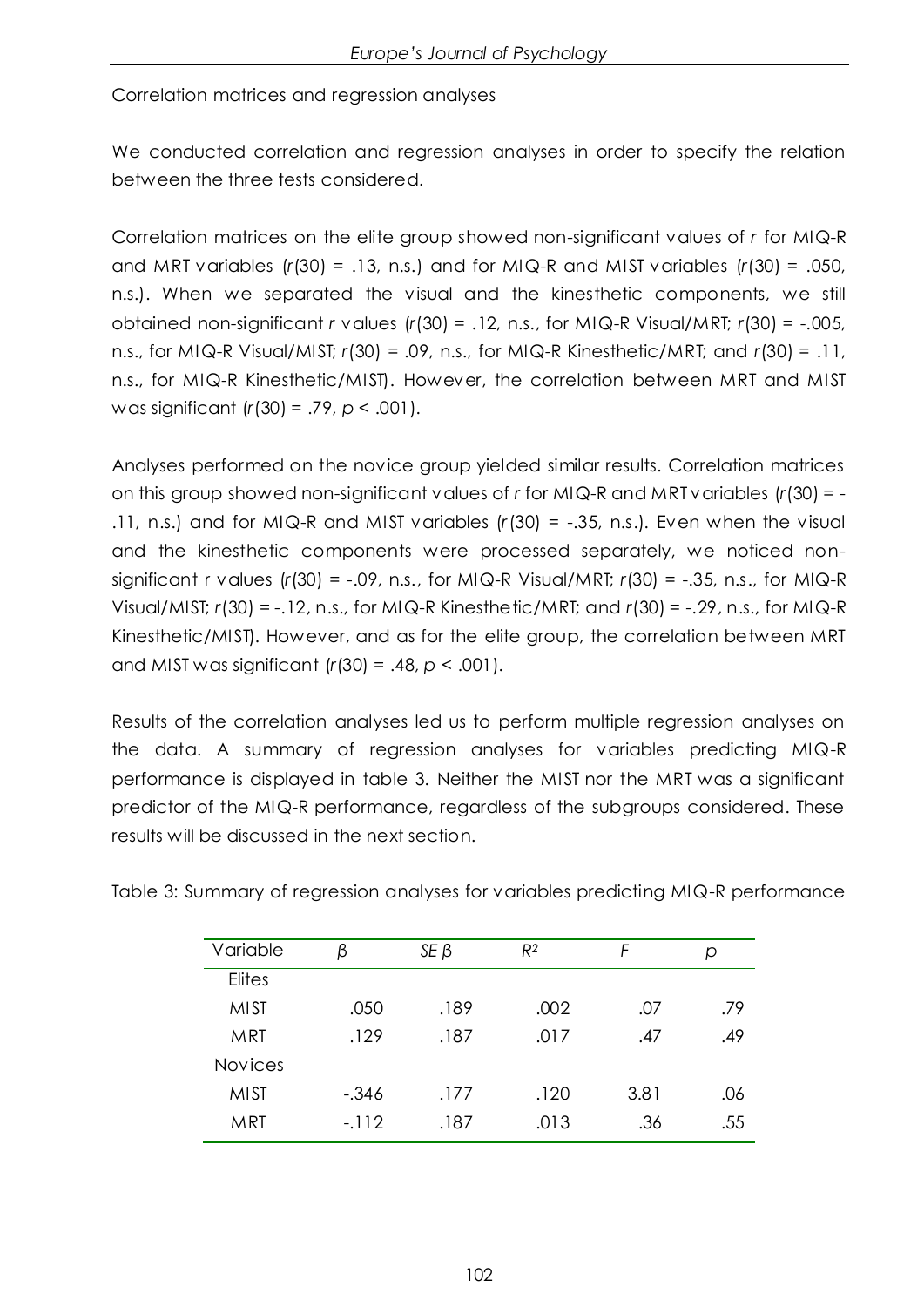# Discussion and conclusion

The main aim of this research was to compare the relevance of self-report questionnaires, widely use in sport"s research, and performance-based tests to assess movement imagery ability in sports. Particular results gathered for that purpose provide us with several key-points to answer the issue.

First of all, we did not find any correlation between the MIQ-R and the MRT. In fact, this could be expected since a large body of research has shown that imagery assessed via self-report questionnaires and spatial abilities assessed through performance-based tests are unrelated, as detailed previously in this paper. Indeed, our findings add to the growing amount of literature differentiating these abilities in the field of visuospatial cognition.

Second, we did not observe any correlation between the MIQ-R and the MIST. Although this is consistent with the distinction between questionnaires and performance-based tests, it should be noted that the MIST items are sport-specific, as opposed to the previously discussed MRT items (geometric shapes). Thus, the presentation modalities in the MIQ-R and in the MIST are similar, that is, both tests imply recoding movements or successions of movements from verbal sentences describing a specific situation. One of the differences lies within the response modality, self-report or actual accurate answer, respectively. Another distinction is the specificity of the tests. Although providing a MIST version for every sport or activity might be difficult, assessing movement in elite athletes through the MIQ-R containing general and sport-unrelated items can only generate rough insights into athletes" motor representations, hence not particularly meaningful for coaches and instructors.

However, we found a significant correlation between the MIST and the MRT (both performance-based tests), the former assessing movement imagery and the latter assessing mental rotation. This means that what is being measured by both tests shares a common variance, implying that they tap into similar processes, at least partly, or that they are influenced by a common factor. Thus, both of these tests showed a significant positive effect of expertise level in sport, elite athletes scoring higher, tending to prove that abilities measured through these tests are more important and preeminent for actual motor execution and performance.

Furthermore, MIST results show substantial differences between elite and novice athletes. These differences were expected since the task is highly related to their everyday practice. We also found significant gender differences for elites but not for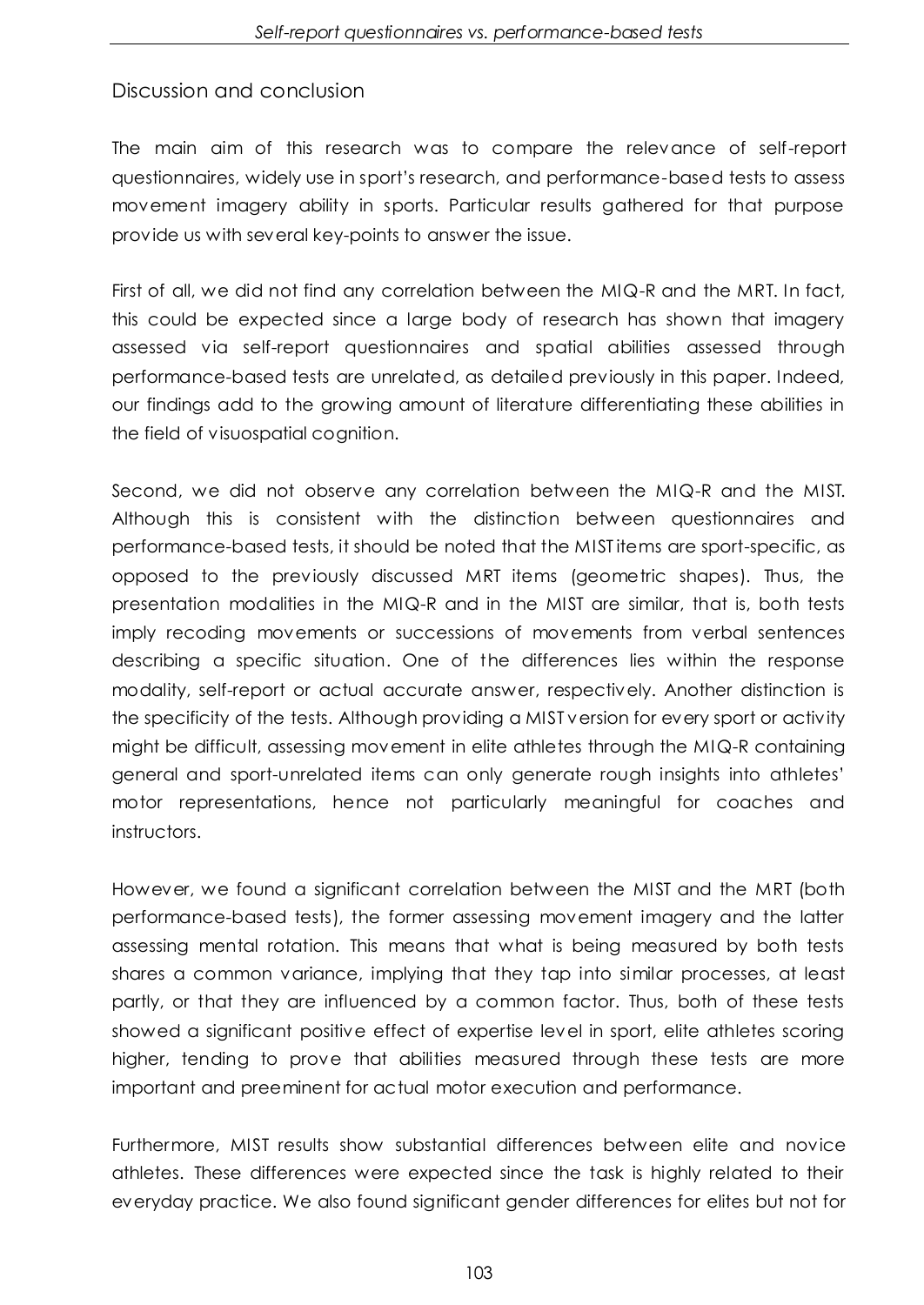novices. These results were found with MRT performance as well, supporting research on spatial ability and mental rotation which favors males in almost any experimental design (see Voyer, Voyer, & Bryden, 1995; and Peters et al., 1995, for reviews). However, these differences were not visible in MIQ-R results. Elite athletes seem to be more severe and strict regarding their introspective experience. Indeed, they did not outscore novices. This might occur because they actually know what a high level of imagery would "look like" or "feel like", and so they might consider, for example, "somewhat easy to see/feel" what novices might refer as "very easy to see/feel". Besides, some novices might have no precise idea of what is a clear and relevant mental image, even though they might try to be as objective as possible. Consequently, they may judge themselves competent in their own subjective referential, although their mental images may be poor and inefficient.

Altogether, these results provide further evidence for dissociation between imagery ability traditionally assessed through self-report questionnaires, and spatial ability experimental measurements involving performance-based tests. In fact, assessing imagery ability exclusively through self-reports seem irrelevant to us, for the subjective variable induced via introspection cannot be controlled. However, we do not argue here for rejecting this range of testing tools, but we believe that what is being measured by them is sometimes mistaken. One possible answer to that matter would be to pair them with self-esteem questionnaires, in order to control the introspective parameter in the experimental design.

Moreover, performance-based tests such as those presented in this paper bring up a few problems as well. Thus, they imply a non-direct measure of spatial abilities and imagery ability, through responses being correct or not. Cognitive processes involved to perform well in these tasks, as well as strategies used, might vary from one participant to another (Just & Carpenter, 1985), which has already raised some issues in the visuospatial cognition field. This can be partly controlled by asking participants about which particular strategies they used to perform a task, and compare them with their performance, along with completing such data by neuroimaging techniques.

In fact, more research involving imagery and spatial ability is needed to precise the relationship between the former and the latter, and to reveal and define their distinctions and similarities, in order to build a comprehensive model of human spatial abilities and imagery processes. For example, correlations data between various spatial tasks and imagery tests, as well as results from the neurosciences research, should allow a better insight into that particular field.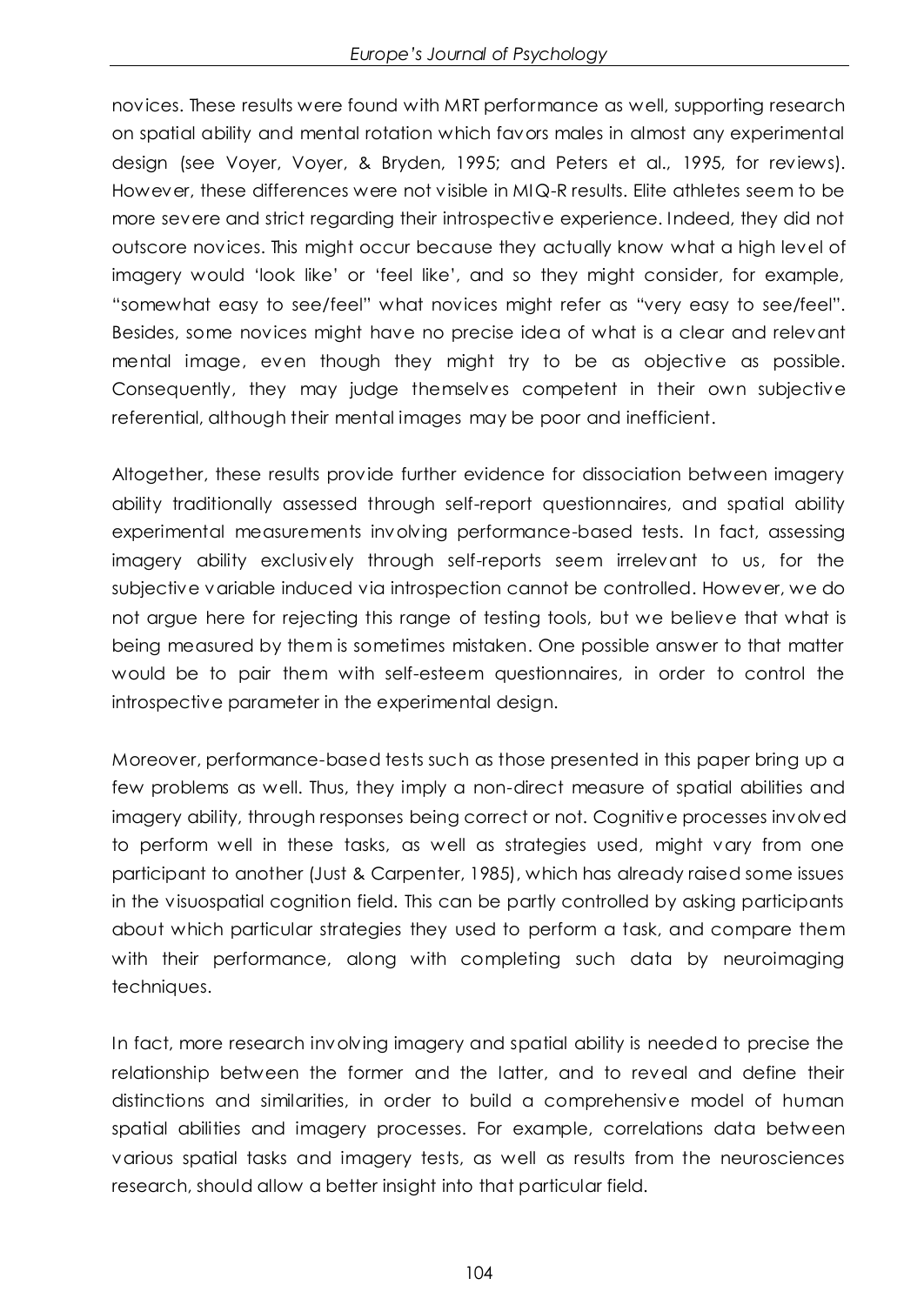In conclusion, spatial abilities can include imagery assessed through self-report questionnaires as a distinguished category, but emphasis has to be put on comparing similar items modalities (Burton & Fogarty, 2003), and also on providing complementary measurements, such as self-confidence questionnaires, in order to control part of the subjective trait inherent to this kind of tests. Besides, within the movement imagery paradigm these questionnaires should be supplemented by different modalities of measures, such as performance-based tests, to ensure an objective and complete assessment of one"s ability to generate, maintain and manipulate motor images.

# References

Atienza, F., Balaguer, I., & Garcia-Merita, M. L. (1994). Factor analysis and reliability of the movement imagery questionnaire*. Perceptual and Motor Skills, 78,* 1323-1328.

Albaret, J.M., & Aubert, E. (1996). Etalonnage 15-19 ans du test de rotation mentale de Vandenberg, *Evolutions psychomotrices, 34*(8), 276-279.

Boot, W. R., Kramer, A. F., Simons, D. J., Fabiani, M., & Gratton, G. (2008). The effects of video game playing on attention, memory, and executive control. *Acta Psychologica, 129*, 387-398.

Burton, L. J., & Fogarty, G. J. (2003). The factor structure of visual imagery and spatial abilities. *Intelligence, 31*, 289-318.

Dean, G. M., & Morris, P. E. (1991). Imagery and spatial ability: when introspective reports predict performance. In R. H. Logie, & M. Denis (Eds.), *Mental images in human cognition* ( pp. 331–347). North-Holland: Elsevier.

Decety, J. (2002). Is there such a thing as functional equivalence between imagined, observed, and executed action? In A. N. Meltzoff & W. Prinz (Eds.), *The imitative mind: Development, evolution, and brain bases* (pp. 291–310). Cambridge, England: Cambridge University Press.

Driskell, J. E., Copper, C. & Moran A. (1994). Does mental practice enhance performance? *Journal of Applied Psychology*, *79,* 4, 481-492.

Feltz, D. L. & Landers, D. M. (1983). The effects of mental practice on motor skill learning and performance: A meta-analysis, *Journal of Psychology, 5*, 25–57.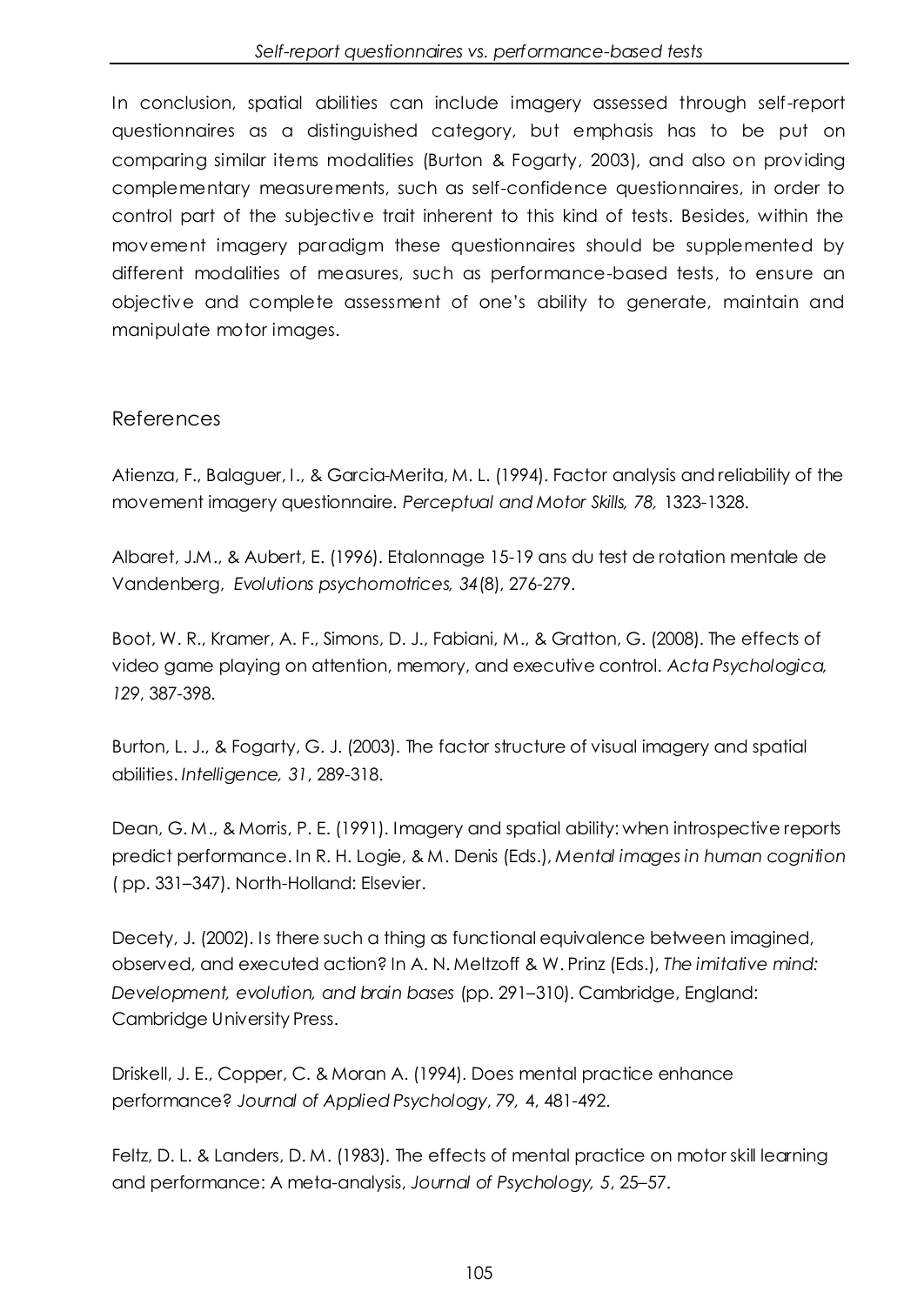Goss, S., Hall, C., Buckolz, E., & Fishburne, G. (1986). Imagery ability and theacquisition and retention of movements. *Memory and Cognition, 14*(6), 469-477.

Grezes, J. & Decety, J. (2001). Functional anatomy of execution, mental simulation, observation and verb generation of actions: A meta-analysis. *Human Brain Mapping*, *12*: 1-19.

Hall, C, Buckolz, E, & Fishburne, G. (1989). Searching for a relationship between imagery ability and memory of movements. *Journal of Human Movement Studies,17*, 89-100.

Hall, C. & Martin, K. (1997). Measuring movement imagery abilities: a revision of the Movement Imagery Questionnaire. *Journal of Mental Imagery*, *21* (1&2), 143-154.

Hall, C. & Pongrac, J. (1983). *Movement Imagery Questionnaire*. London, Ontario : University of Western Ontario.

Hall, C., Pongrac, J., & Buckolz, E. (1985). The measurement of imagery ability. *Human Movement Science, 4*, 107-118.

Halpern, D. F. & Collaer, M. L. (2005). Sex differences in Visuospatial Abilities: More than Meets the Eye. In Shah, P. & Miyake, A. *The Cambridge Handbook of Visuospatial Thinking* (pp. 170-212). Cambridge University Press, New York.

Hegarty, M. & Waller, D.A. (2005). Individual differences in spatial abilities. In Shah, P. & Miyake, A. *The Cambridge Handbook of Visuospatial Thinking* (pp. 121-169). Cambridge University Press, New York.

Isaac, A. R., Marks, D. F., & Russell, D. G. (1986). An instrument for assessing imagery of movement: The vividness of movement imagery questionnaire (VMIQ). *Journal of Mental Imagery, 10*, 23-30.

Jansen, P., Titze, C., & Heil, M. (2009). The influence of juggling on mental rotation performance. *International Journal of Sport Psychology, 40*(2), 351-359.

Jeannerod, M., (1994). The representing brain: neural correlates of motor intention and imagery. *Behavioral Brain Sciences, 17*, 187–245.

Jeannerod, M. (1995). Mental imagery in the motor context, *Neuropsychologia*, *33,* 1419- 1433.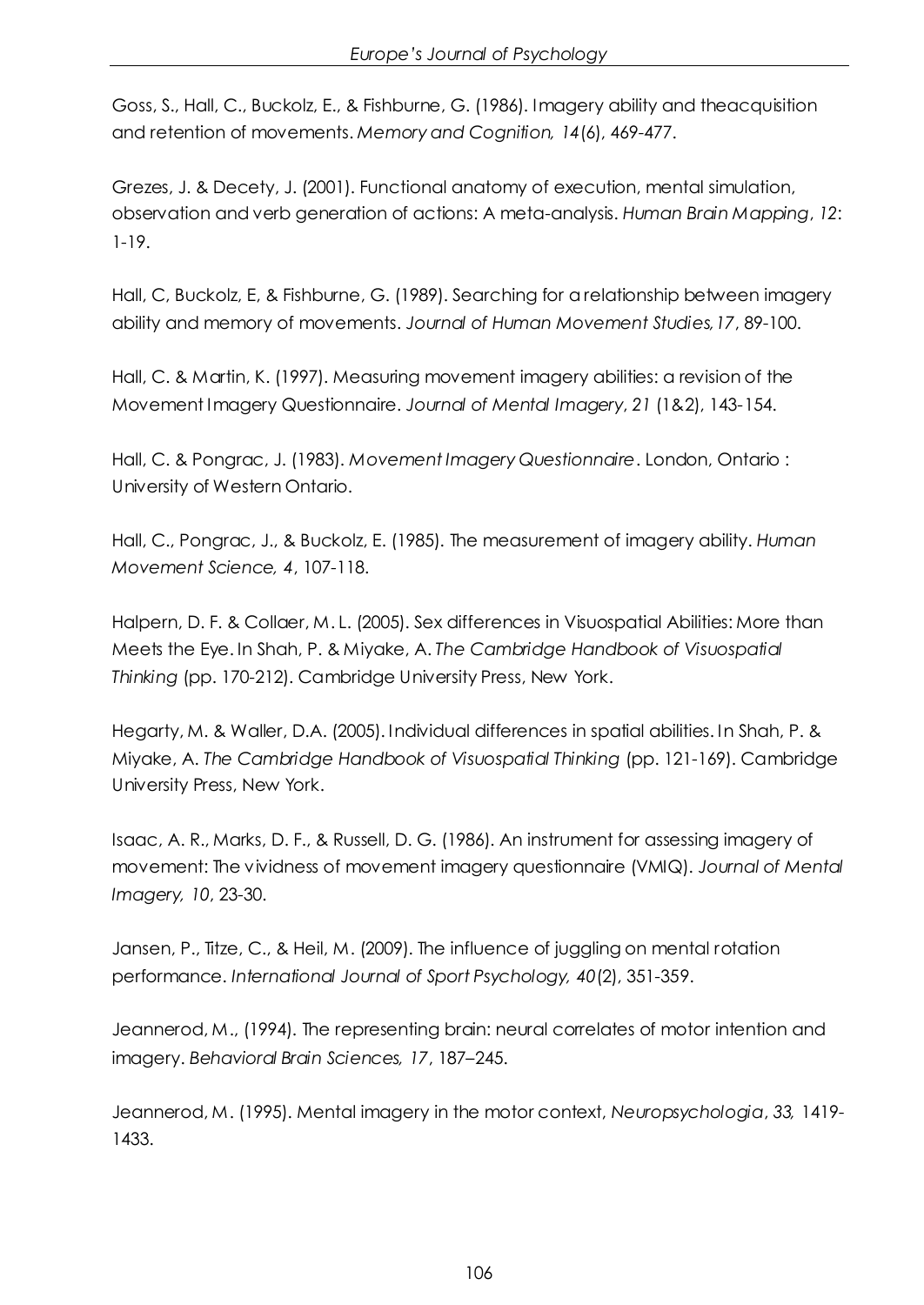Jeannerod, M., (2001). Neural simulation of action: a unifying mechanism for motor cognition. *NeuroImage 14,* 103–109.

Just, M. A., & Carpenter, P.A. (1985). Cognitive coordinate systems: Accounts of mental rotation and individual differences in spatial ability. *Psychological Review*, *92*, 137-172.

Kirasic, K.C. & Allen, G.L. (1985). Aging, Spatial Performance and Spatial Competence. In: Charness, N. (Ed.). *Aging and Human Performance.* JohnWiley & Sons, Ltd, pp. 191– 223.

Kosslyn, S. M., Brunn, J., Cave, K. R., & Wallach, R. W. (1984). Individual differences in mental imagery ability: a computational analysis. *Cognition, 18*, 195–243.

Kosslyn, S. M., Thompson, W. L., Wraga, M., & Alpert, N. M. (2001). Imagining rotation by endogenous versus exogenous forces: Distinct neural mechanisms. NeuroReport, 12, 2519–2525.

Leone, G., Taine, M., & Droulez, J. (1993). The influence of long-term practice on mental rotation of 3-D objects. *Cognitive Brain Research, 1*(4), 241-255.

Lohman, D., & Nichols, P. (1990). Training spatial abilities: Effects of practice on rotation and synthesis tasks. *Learning and Individual Differences, 2*(1), 67-93.

Lorant, J. & Nicolas, A. (2004). Validation de la traduction française du Movement Imagery Questionnaire-Revised (MIQ-R). *Science & Motricité*, *53*, 57-68.

Lorey, B., Pilgramm, S., Walter, B., Stark, R., Munzert, J., & Zentgraf, K. (2010). Your mind's hand: Motor imagery of pointing movements with different accuracy. *NeuroImage*, *49*(4), 3239-3247.

Moreau, D., Mansy-Dannay, A., Clerc, J., & Guerrien, A. (2010). Présentation d"un outil original mesurant la qualité des représentations motrices en sport de combat : le Test Spécifique d"Imagerie du Mouvement (TSIM). *Under review*.

Moreau, D., Mansy-Dannay, A., Clerc, J., & Guerrien, A. (submitted). Spatial ability and motor performance: Assessing mental rotation processes in elite and novice athletes.

Morris, T., Spittle, M., & Watt, A. P. (2005). *Imagery in sport*. Champaign, IL: Human Kinetics.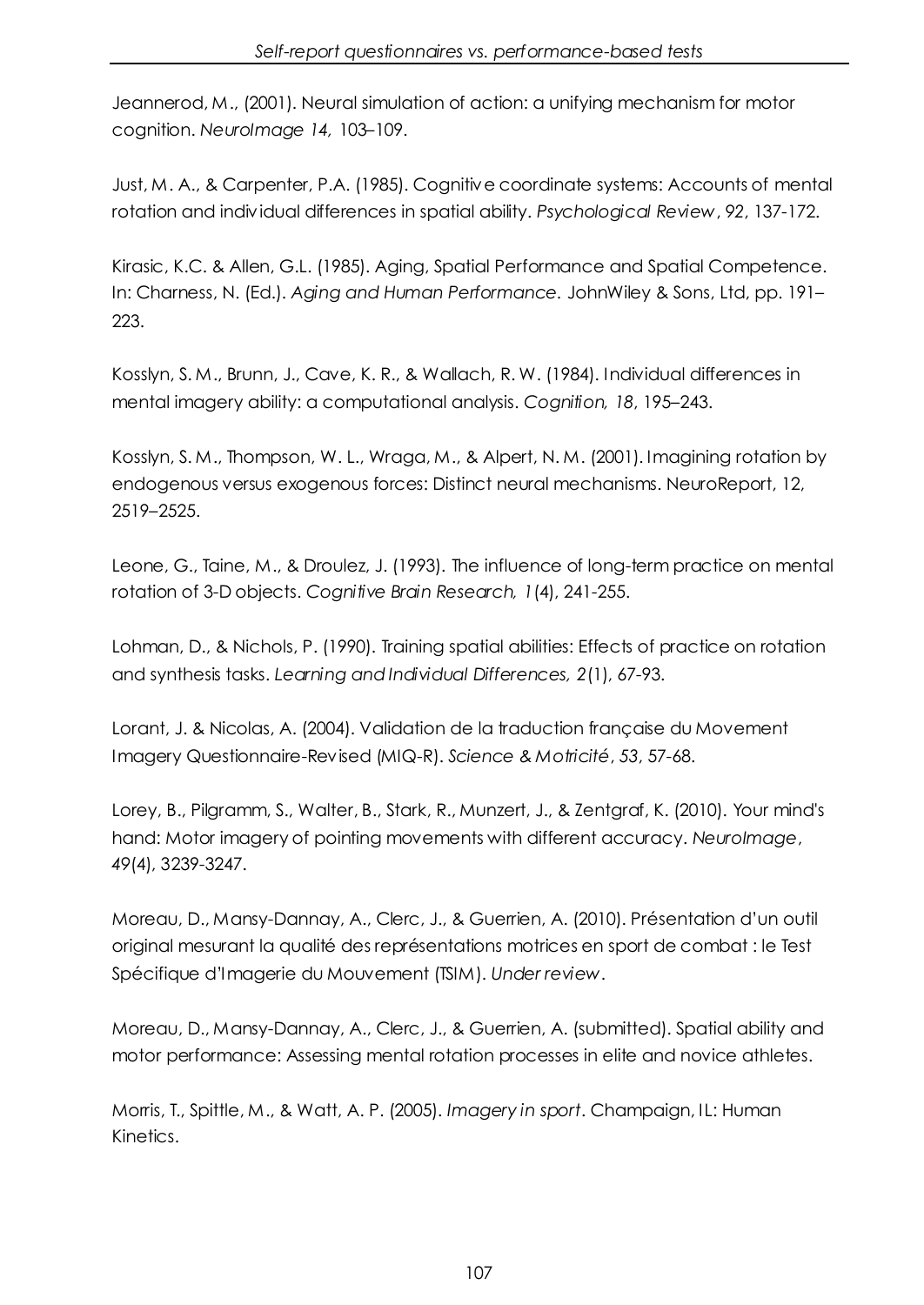Peters, M., Laeng, B., Latham, K., Jackson, M., Zaiyouna, R., & Richardson, C. (1995). A redrawn Vandenberg and Kuse Mental Rotations Test: Different versions and factors that affect performance. *Brain and Cognition, 28*, 39-58.

Poltrock, S. E., & Agnoli, F. (1986). Are spatial visualisation ability and visual imagery ability equivalent? In R. J. Sternberg (Ed.), *Advances in the psychology of human intelligence, vol. 3* ( pp. 255–296). Hillsdale, NJ: Lawrence Erlbaum.

Richardson, A. (1977). The meaning and measurement of memory imagery. *British Journal of Psychology, 68*, 29–43.

Richardson, A. (1983). Imagery: definition and types. In A. A. Sheikh (Ed.), *Imagery: current theory, research, and application (* pp. 3–42). New York: Wiley.

Roure, R., Collet, C., Deschaumes-Molinaro, C., Dittmar, A., Rada, H., Delhomme, G., & Vernet-Maury, E. (1998). Autonomic nervous system responses correlate with mental rehearsal in volley-ball training, *European Journal of Applied Physiology, 78,* 99–108.

Schroeder, D.H. & Salthouse, T.A. (2004). Age-related effects on cognition between 20 and 50 years of age. *Personality and Individual Differences*. *36*, 393–404.

Shepard, R.N., & Metzler J. (1971). Mental rotation of three dimensional objects. *Science, 171*, 701-703.

Vandenberg, S.G., & Kuse A.R. (1978). Mental rotations, a group test of threedimensional spatial visualization. *Perceptual and Motor Skills, 47*, 599-604.

Voyer, D., Voyer, S., & Bryden, M.P. (1995). Magnitude of sex differences in spatial abilities: A meta-analysis and consideration of critical variables. *Psychological Bulletin, 117*, 250-270.

Weinberg, R. (2008). Does imagery work? Effects on performance and mental skills. *Journal of Imagery Research in Sport and Physical Activity*, *3*(1).

Wraga, M., Thompson, W. L., Alpert, N. M., & Kosslyn, S. M. (2003). Implicit transfer of motor strategies in mental rotation. *Brain and Cognition, 52*, 135-143.

Yaguez, L., Nagel, D., Hoffman, H., Canavan, A. G. M., Wist, E., & Homberg, V. (1998). A mental route to motor learning: Improving trajectorial kinematics through imagery. *Behavioral Brain Research, 90*(1), 95-106.